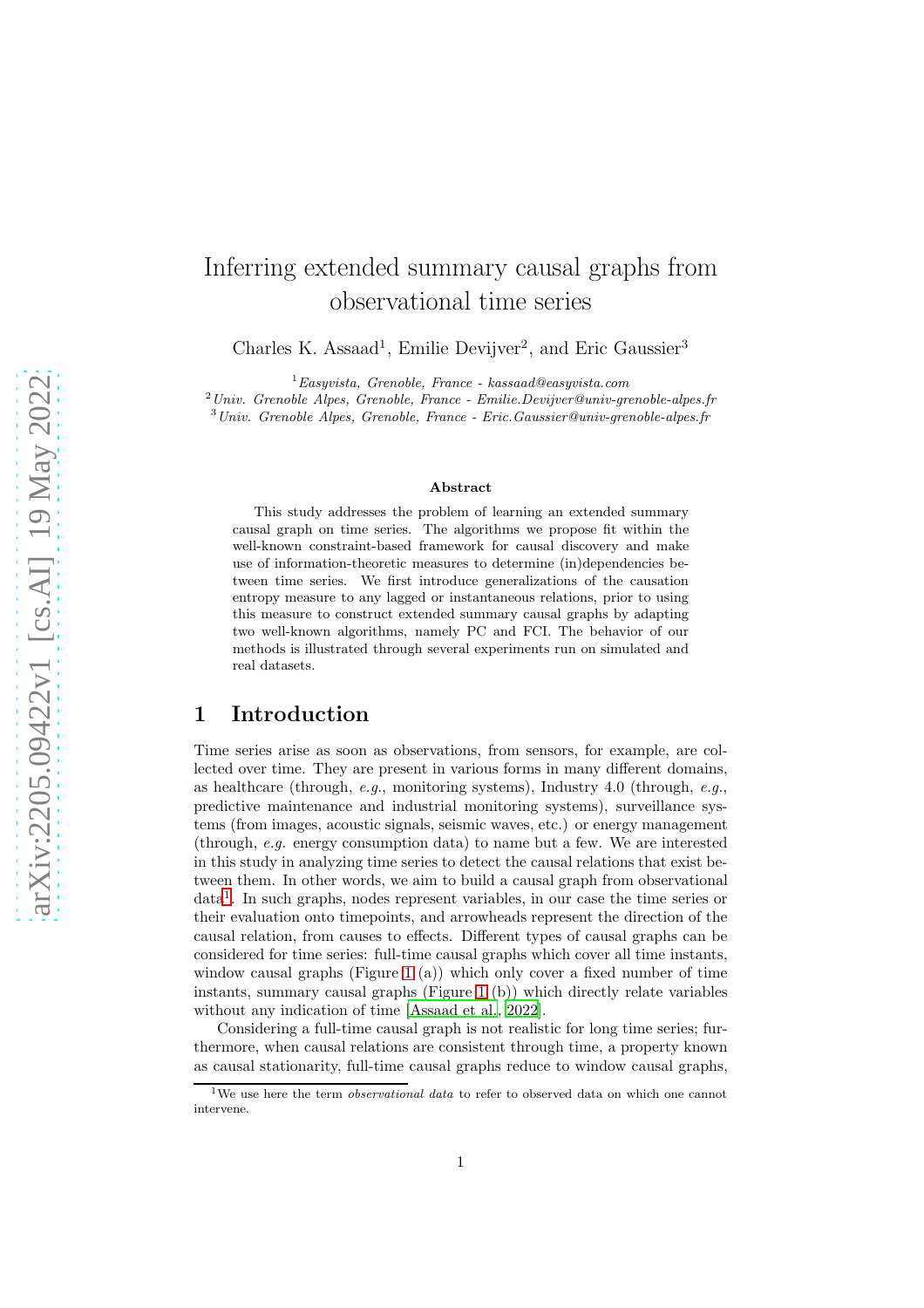the size of the window being given by the largest time gap between causes and effects. This said, it is difficult for an expert to provide a window causal graph because it is difficult to determine which exact time instant is the cause of another. It is of course easier for an expert to propose a summary causal graph. However, such a summary hides the temporal relations between variables in the sense that a causal relation (excluding self causes) can either be instantaneous or relate time series at different time instants. To address this problem, we consider in this study *extended summary causal graphs* (Figure [1](#page-1-0) (c)) in which past instants are conflated in a past slice and present instants represented in a present slice. Extended summary causal graphs can represent two types of relations: from the past (represented for a time series  $X^p$  by  $X_{t-}^p$ ) to the present (represented for a time series  $X^p$  by  $X_t^p$ ) and instantaneous relations in the present slice.

Potential effects in extended summary graphs are variables in the present slice, whereas potential causes are variables in both the past and present slices, as illustrated in Figure [1](#page-1-0) (c). Lastly, contrary to summary causal graphs, window causal graphs and extended summary causal graphs are assumed to be  $acyclic<sup>2</sup>$  $acyclic<sup>2</sup>$  $acyclic<sup>2</sup>$ .

Previous studies have investigated methods to build window causal graphs from observational data, from which extended summary causal graphs and sum-mary causal graphs can be directly deduced [\[Entner and Hoyer, 2010,](#page-13-1) Hyvärinen et al., [2010,](#page-13-2) [Nauta et al., 2019,](#page-14-0) [Runge et al., 2019,](#page-14-1) [Runge](#page-14-2), [2020\]](#page-14-2). However, this process is costly as one needs to explicitly identify all causal relations between any two pairs of time series. Furthermore, methods directly aiming at building (extended) summary graphs may be more robust to noise and finally more precise for these particular graphs. In addition, there are several situations in which one is mainly interested in the (extended) summary graphs as these graphs provide a simple, yet operational, view on the causal relations that exist between time series. Lastly, as argued before, contrary to (extended) summary causal graphs, window causal graphs may be difficult to analyze by experts. Our goal here is to

<span id="page-1-1"></span><sup>2</sup>Note that even for instantaneous relations there is in reality a time lag between time series that always goes in the same direction when assuming causal stationarity.

<span id="page-1-0"></span>

Figure 1: Example of a window causal graph (a), a summary causal graph (b) and an extended summary causal graph (c).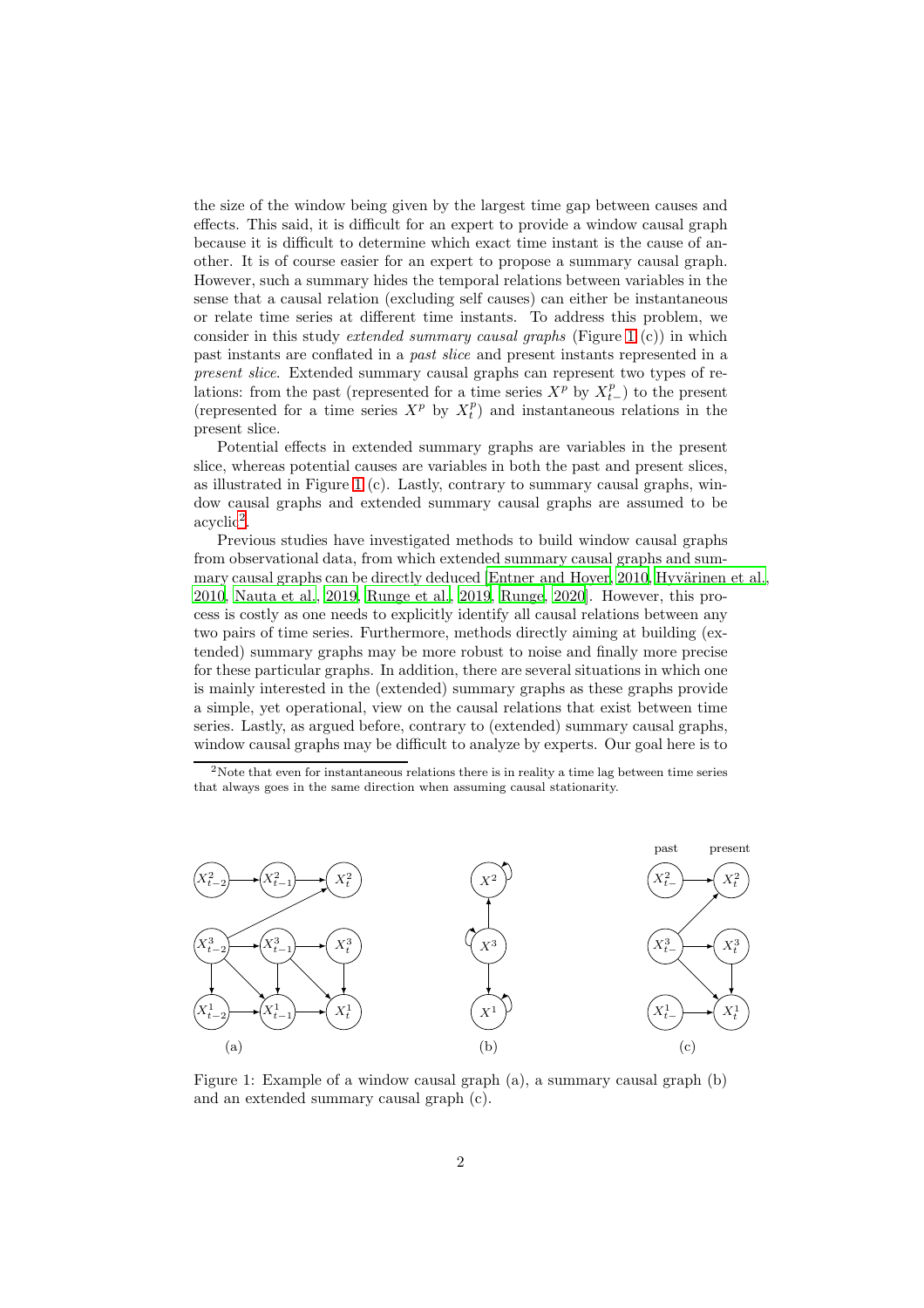provide efficient procedures to directly build extended summary causal graphs. We do so by exploiting the causal relations in the window causal graphs without explicitly stating them, through a specific information measure referred to as greedy causation entropy. This measure is then used in a PC-based algorithm [\[Spirtes et al., 2000\]](#page-14-3) for causal discovery with no hidden common causes, and an FCI variant [\[Spirtes et al., 2000](#page-14-3), [Zhang](#page-15-0), [2008](#page-15-0)] for causal discovery with hidden common causes. In both cases, the orientation rules are adapted to extended summary causal graphs.

The remainder of the paper is organized as follows: Section [2](#page-2-0) presents the related work; the greedy causation entropy is introduced in Section [3](#page-3-0) and the causal discovery algorithms in Section [4.](#page-5-0) Section [5](#page-8-0) describes the experiments conducted to evaluate our proposal and Section [6](#page-12-0) concludes the paper.

### <span id="page-2-0"></span>2 Related Work

Granger Causality is one of the oldest methods proposed to detect causal relations between time series. However, in its standard form [\[Granger](#page-13-3), [1969\]](#page-13-3), it is known to handle a restricted version of causality that focuses on linear relations and causal priorities as it assumes that the past of a cause is necessary and sufficient for optimally forecasting its effect. This approach has nevertheless been improved since then [\[Granger, 2004\]](#page-13-4), and has recently been explored through an attention mechanism within convolutional networks [\[Nauta et al.](#page-14-0), [2019\]](#page-14-0) to handle non linear relations and in special cases, hidden common causes.

In a different line, approaches based on Structural Equation Models assume that the causal system can be defined by a set of equations that explain each variable by its direct causes and an additional noise. Causal relations are in this case discovered using footprints produced by the causal asymmetry in the data. For time series, the most popular algorithms in this family are VarLiNGAM [Hyvärinen et al., [2008\]](#page-13-5), which is an extension of LiNGAM through autoregressive models, and TiMINo [\[Peters et al., 2013](#page-14-4)], which discovers a causal relationship by looking at independence between the noise and the potential causes. The main drawbacks of these approaches are the need of a large sample size to achieve good performance and the simplifying assumptions they make on the relations between causes and effects [\[Malinsky and Danks](#page-14-5), [2018\]](#page-14-5).

Score-based approaches [\[Pamfil et al., 2020](#page-14-6)] aim to infer a Bayesian network however with no guarantee that this network belongs to the equivalence class of the graph underlying the observed (stable) probability distribution. Indeed, score-based methods aim at finding sparse structural equation models that best explain the data, without any guarantee on the corresponding DAG [\[Kaiser and Sipos, 2021](#page-13-6)], contrary to constraint-based approaches.

Constraint-based approaches, based on the PC algorithm by [Spirtes et al.](#page-14-3) [\[2000\]](#page-14-3), are certainly one of the most popular approaches for inferring causal graphs. Several algorithms, adapted from non-temporal causal graph discovery algorithms, have been proposed in this family for time series, among which oCSE by [Sun et al. \[2015](#page-14-7)] and PCMCI by [Runge et al. \[2019\]](#page-14-1), [Runge \[2020](#page-14-2)] which aims to infer a window causal graph and uses standard mutual information to assess whether two variables are causally related or not. Other variants such as tsFCI by [Entner and Hoyer \[2010](#page-13-1)], SVAR-FCI by [Malinsky and Spirtes](#page-14-8) [\[2018\]](#page-14-8), and LPCMCI by [Gerhardus and Runge \[2020](#page-13-7)] focus on hidden common causes.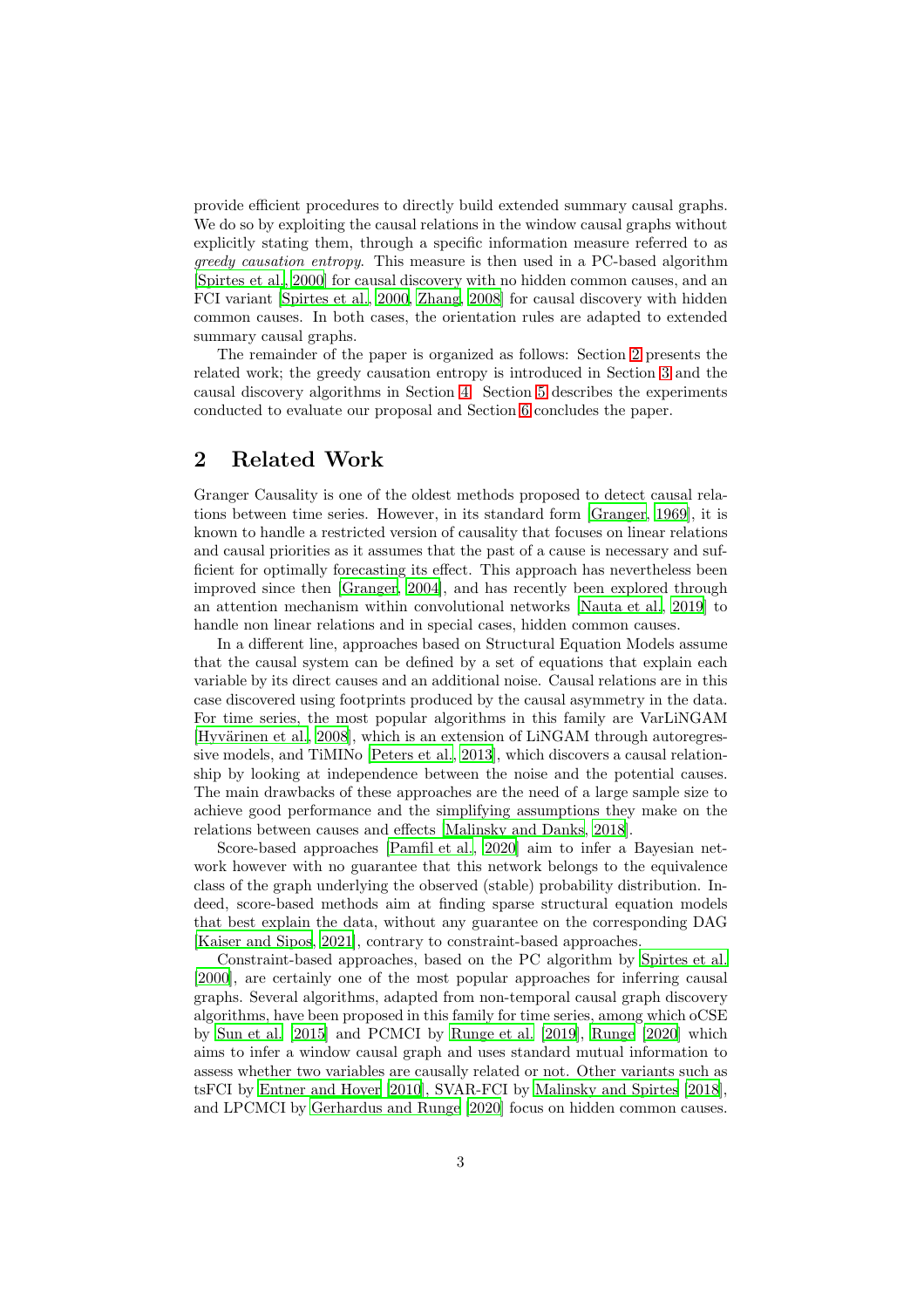Our work fits within this family, but we focus here on the extended summary causal graph and introduce a specific entropy measure for that purpose.

The application of information theoretic measures to temporal data raises several problems due to the fact that time series can be shifted in time and may have strong internal dependencies. Many studies have attempted to re-formalize mutual information for time series: [Galka et al. \[2006\]](#page-13-8) decorrelated observations by whitening data (which may have severe consequences on causal relations); [Schreiber \[2000](#page-14-9)] represents the information flow from one state to another with an asymmetric transfer entropy measure; [Frenzel and Pompe \[2007\]](#page-13-9), inspired by [Kraskov et al. \[2004\]](#page-13-10), represented time series by vectors that are assumed to be statistically independent; the Time Delayed Mutual Information proposed in [Albers and Hripcsak \[2012](#page-12-1)] aims at addressing the problem of non uniform sampling rates. The measure we propose bears some similarity with transfer entropy as it is also asymmetric; it is however suited to discover extended summary graphs as it can consider potentially complex relations between timestamps in different time series through the use of windows. It is furthermore directly applicable to different sampling rates due to its focus on extended summary graphs and its use of windows, but this is beyond the scope of the current study.

## <span id="page-3-0"></span>3 Greedy causation entropy

We consider the following general form for the functional causal model of any potential effect  $X<sup>q</sup>$  which is compatible with two standard assumptions for causal discovery in time series, namely *temporal priority*, which states that a cause occurs before its effects, and consistency throughout time or causal stationarity, which states that all causal relations remain constant throughout time:

<span id="page-3-1"></span>
$$
\forall t, X_t^q = f(\mathcal{C}_t^q(X^{r_1}), \cdots, \mathcal{C}_t^q(X^{r_q}), \xi_t^q), \tag{1}
$$

where f denotes any real-valued multivariate function and  $\xi_t^q$  represents some noise independent from all the causes of  $X_t^q$ .  $\mathcal{C}_t^q(X^r)$ , for  $\tilde{X}^r$  a cause of  $X_t^q$ , represents the past instants (*i.e.*, time instants before t) of  $X<sup>r</sup>$  which are actual causes of  $X_t^q$ ; it can be written as:

$$
\mathcal{C}_t^q(X^r) = \{X_{t-\gamma_1}^r, \cdots, X_{t-\gamma_{K_r}}^r\},\
$$

where  $K_r \in \mathbb{Z}^+$  and  $\gamma_1, \cdots, \gamma_{K_r}$  are integers such that  $\gamma_1 > \cdots > \gamma_{K_r} \geq 0$ . As past instants of a time series can be causes of its present instant,  $X<sup>q</sup>$  can of course be a cause of itself.

The general functional model of Eq. [1](#page-3-1) shows that the causal relation between a cause  $X^p$  and its effect  $X^q$  is captured through the relation between  $X_t^q$  and its causes in  $X^p$ . If one measures (in)dependence with mutual information, denoted I in the remainder, then one can conclude that  $X^p$  does not cause  $X^q$ if one has,  $\forall K \in \mathbb{Z}^*, \forall {\gamma_1, \cdots, \gamma_K}$  s.t.  $0 \leq \gamma_K < \cdots < \gamma_1$ :

$$
I(X_t^q; X_{t-\gamma_1}^p, \cdots, X_{t-\gamma_K}^p) = 0.
$$

The above statement can of course be extended by conditioning on any subset of past instants of any set of time series.

The computation of the above mutual information for all  $K > 0$  and  $\{\gamma_1, \dots, \gamma_K\}$ can be time consuming as, for a given potential effect  $X<sup>q</sup>$  and potential cause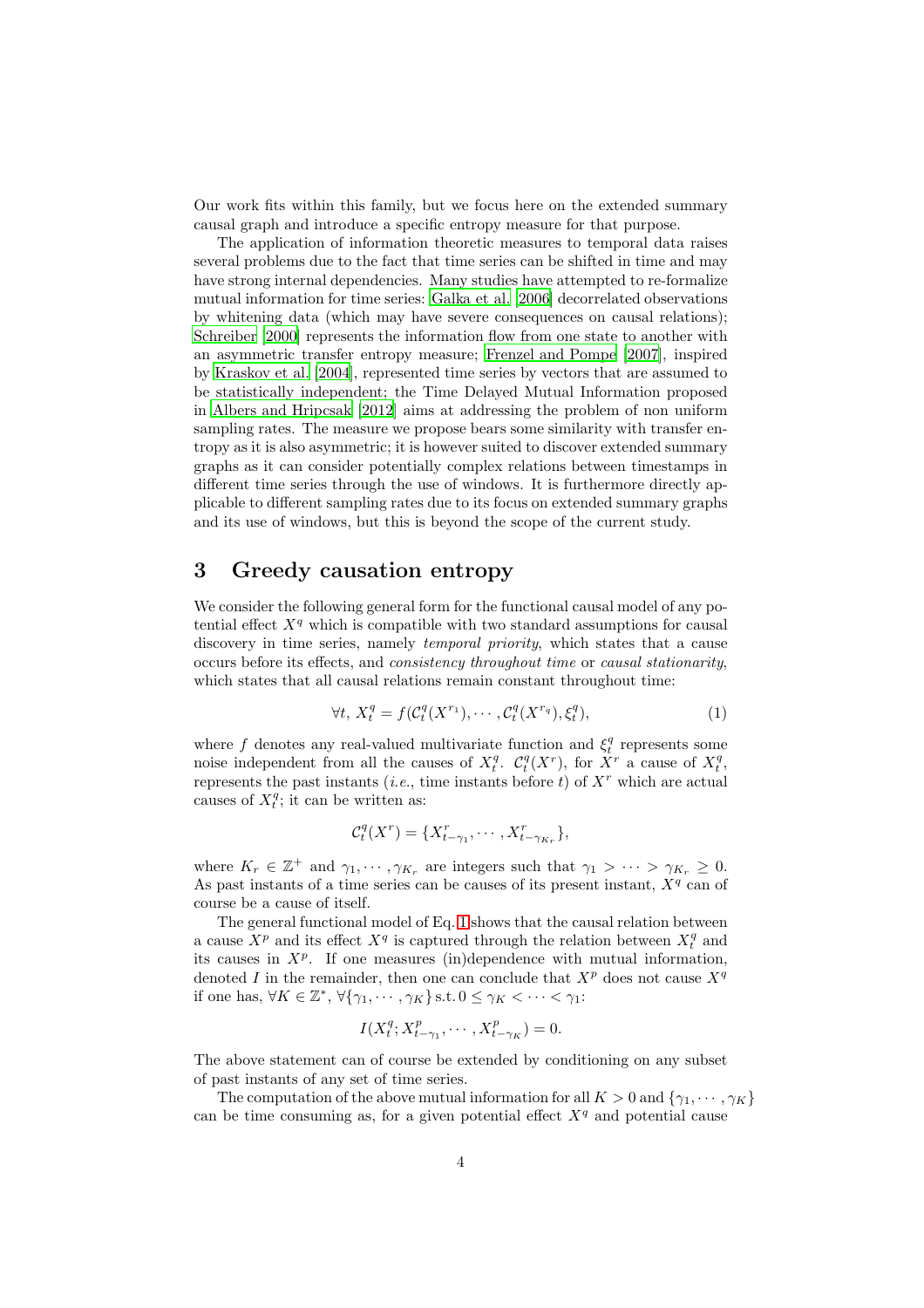$X^p$ , its complexity is  $\mathcal{O}(2^{\gamma}C_I)$ , where  $\gamma$  is the maximum gap between a cause and its effect and  $C_I$  the complexity of the computation of the mutual information. It furthermore requires  $\mathcal{O}(2^{\gamma}C_I)$  independence tests to assess whether the mutual information values obtained differ from 0 or not. Fortunately, the following property shows that one can still efficiently identify independence between  $X^p$  and  $X^q$  by considering the window in  $X^p$  starting at  $t-\gamma$  and ending at t, denoted  $t-\gamma$ :t.

<span id="page-4-0"></span>**Property 1** Let  $\gamma$  denote the maximum gap between a cause and its effect. The following two propositions are equivalent:

- (a)  $I(X_t^q; X_{t-\gamma_1}^p, \dots, X_{t-\gamma_K}^p) = 0, \forall K \ge 1, \forall \gamma_1 > \dots > \gamma_K \ge 0,$
- (**b**)  $I(X_t^q; X_{t-\gamma:t}^p) = 0.$

Furthermore, when there is no instantaneous causal relation between  $X^p$  and  $X<sup>q</sup>$ , then (a) is also equivalent to:

(c)  $I(X_t^q; X_{t-\gamma:t-1}^p) = 0.$ 

**Proof** Using the chain rule of mutual information, one has for all  $K > 0$  and  $\Gamma = \{\gamma_1, \cdots, \gamma_K\}$  such that  $0 \leq \gamma_K < \cdots < \gamma_1$ :

$$
I(X_t^q; X_{t-\gamma:t}^p) = I(X_t^q; X_{t-\gamma_1}^p, \cdots, X_{t-\gamma_K}^p) + I(X_t^q; X_{(t-\gamma:t)\backslash\Gamma}^p | X_{t-\gamma_1}^p, \cdots, X_{t-\gamma_K}^p),
$$

where  $X_{\alpha}^p$  $\sum_{(t-\gamma:t)\backslash\Gamma}^p$  represents all time instants in  $X_{t-\gamma:t}^p$  but  $t-\gamma_1, \dots, t-\gamma_K$ . As mutual information is always positive, one can see that the left-hand side of the above equality is greater than or equal to the right-hand side, which shows that  $(b) \Rightarrow (a)$ . Furthermore, as  $(a)$  is true for all K and  $\Gamma$ ,  $(a) \Rightarrow (b)$ , and  $(a) \Rightarrow (c)$ . Lastly, the only case where  $I(X_t^q; X_{t-\gamma:t-1}^p) = 0$  and  $I(X_t^q; X_{t-\gamma:t}^p)$ 0 corresponds to an instantaneous relation as:

$$
I(X_t^q; X_{t-\gamma:t}^p) = I(X_t^q; X_{t-\gamma:t-1}^p) + I(X_t^q; X_t^p | X_{t-\gamma:t-1}^p).
$$

So, when there is no instantaneous relation between the two time series,  $(c) \Rightarrow$ (b) and thus  $(c) \Rightarrow (a)$ .  $\Box$ 

Using either the mutual information in (b) or (c) reduces the complexity of computing  $I(X_t^q; X_{t-\gamma_1}^p, \cdots, X_{t-\gamma_K}^p)$  for all K and all subsets of K past instants in  $X^p$  to  $\mathcal{O}(C_I)$  and a single independence test.

The extended summary graph differentiates past and present instants of a time series, such that each time series is represented by two variables, as illustrated in Figure  $1(c)$ . The relations between time series in the present slice correspond to instantaneous relations. The standard (conditional) mutual information,  $I(X_t^q; X_t^p)$ , with complexity  $\mathcal{O}(C_I)$ , can be readily used to assess whether variables in the present slice are (conditionally) causally related or not, where the conditional set might be in the present or past slices. We will see below how to orient edges identified in the present slice.

To assess whether there exists causal relations between variables in the past and potential effect in the present slices, we make use of the following greedy causation entropy which is based on Prop. [1](#page-4-0) and is asymmetric to reflect the specific role of the cause and the effect. Relations between variables in the past and present slices are naturally oriented by temporal priority.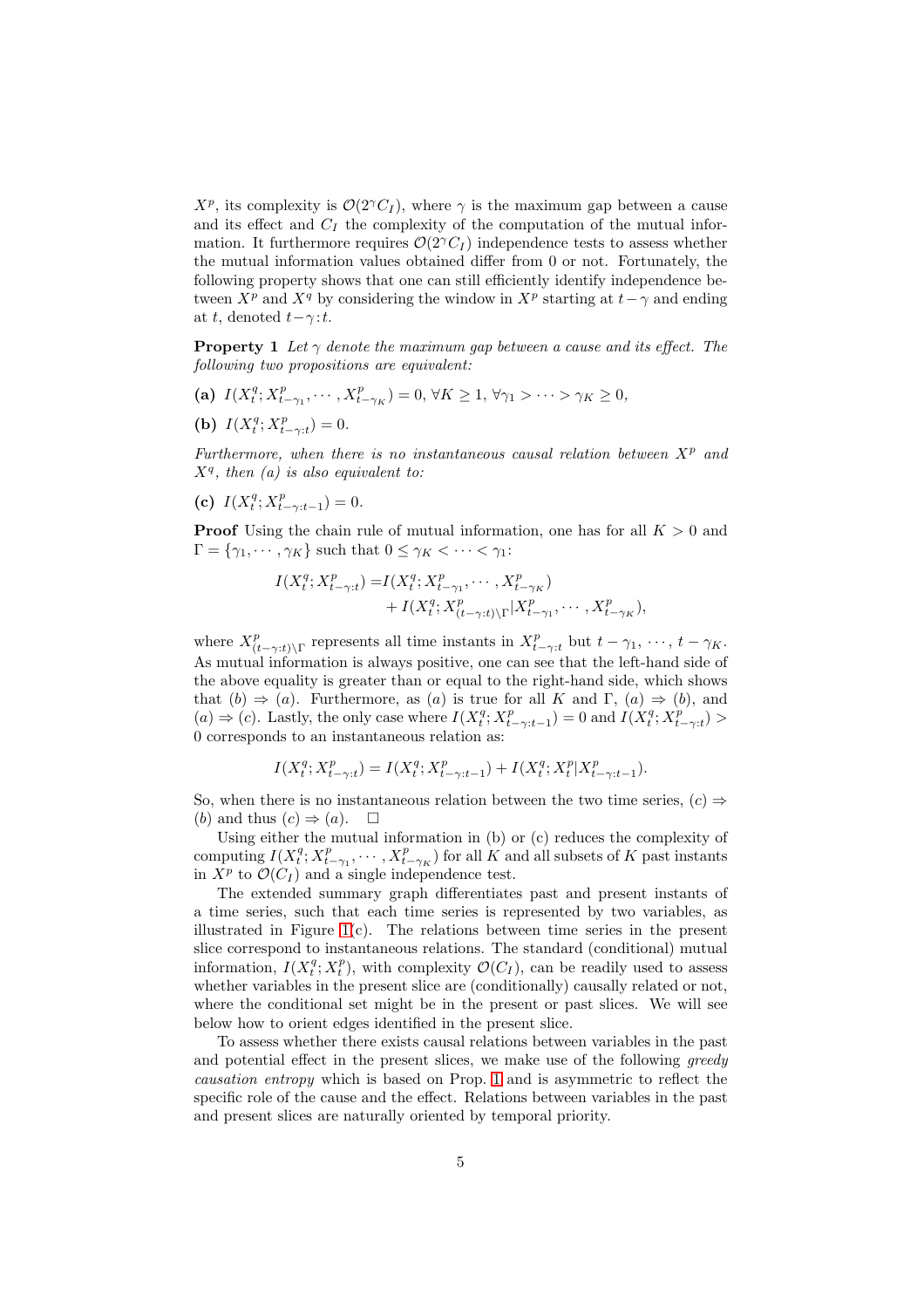Definition 1 With the same notations as before, the greedy causation entropy, denoted by GCE, from the time series  $X^p$  to the time series  $X^q$  is defined by:

$$
GCE(X^p \to X^q) = I(X_t^q; X_{t-\gamma:t-1}^p). \tag{2}
$$

Denoting by  $X^{\mathbf{R}}$  a set of m time series  $\{X^{r_1}, \cdots, X^{r_m}\}\$ , the conditional greedy causation entropy furthermore takes the form:

$$
GCE(X^{p} \to X^{q} | X^{R}) = I(X_{t}^{q}; X_{t-\gamma:t-1}^{p} | X_{t}^{r_{1}}, \cdots, X_{t}^{r_{m}}),
$$
\n(3)

where  $t^*$  denotes either the present instant t or the time window  $t-\gamma:t-1$ .

Because of Prop. [1,](#page-4-0) one can conclude that past instants of  $X<sup>p</sup>$  do not cause  $X^q$  iff there exists  $X^{\mathbf{R}} = \{X^{r_1}, \cdots, X^{r_m}\}$ , with  $m \geq 0$ , such that  $GCE(X^p \rightarrow$  $X^q | X^{\mathbf{R}} \rangle = 0.$ 

#### 3.1 Estimation

We rely on the k-nearest neighbor method [\[Frenzel and Pompe](#page-13-9), [2007\]](#page-13-9) for the estimation of standard mutual information. We present its adaptation to  $\text{GCE}(X^p \to$  $X^q|X^{\mathbf{R}}$  for  $X^{\mathbf{R}}$  a set of m time series  $\{X^{r_1}, \cdots, X^{r_m}\}$ . First, the distance we consider between two pairs of observations  $i$  and  $j$  is the supremum distance:

$$
d((X_t^q, X_{t-\gamma:t-1}^p)_i, (X_t^q, X_{t-\gamma:t-1}^p)_j)
$$
  
= 
$$
\max \left( |(X_t^q)_i - (X_t^q)_j|, \max_{1 \leq \ell \leq \gamma} |(X_{t-\ell}^p)_i - (X_{t-\ell}^p)_j| \right).
$$

Let us denote by  $\epsilon_{ik}/2$  the distance from  $(X_t^q, X_{t-\gamma:t-1}^p, X^{\mathbf{R}})_i$  to its k-th neighbor, and  $n_i^{1,3}, n_i^{2,3}$  and  $n_i^3$  the numbers of points with distance strictly smaller than  $\epsilon_{ik}/2$  for the examples  $(X_t^q, X^{\mathbf{R}})_i$ ,  $(X_{t-\gamma:t-1}^p, X^{\mathbf{R}})_i$  and  $(X^{\mathbf{R}})_i$ . The estimate of the greedy causation entropy is then given by:

$$
\begin{aligned} \widehat{GCE}(X^p; X^q | X^{\mathbf{R}}) \\ &= \psi(k) + \frac{1}{n} \sum_{i=1}^n \psi(n_i^3) - \psi(n_i^{1,3}) - \psi(n_i^{2,3}), \end{aligned}
$$

where  $\psi$  denotes the digamma function.

# <span id="page-5-0"></span>4 Causal discovery for extended summary graphs

We make use of the PC algorithm to construct extended summary graphs from observational time series. The first step in PC consists in constructing a skeleton that relates causes and effects. Once this is done, the skeleton is oriented. We extend this to data with hidden common causes using an extension of the FCI algorithm.

#### <span id="page-5-1"></span>4.1 Skeleton construction

One first constructs an extended summary graph in which there is an edge from all time series in the past slice to all time series in the present slice and all time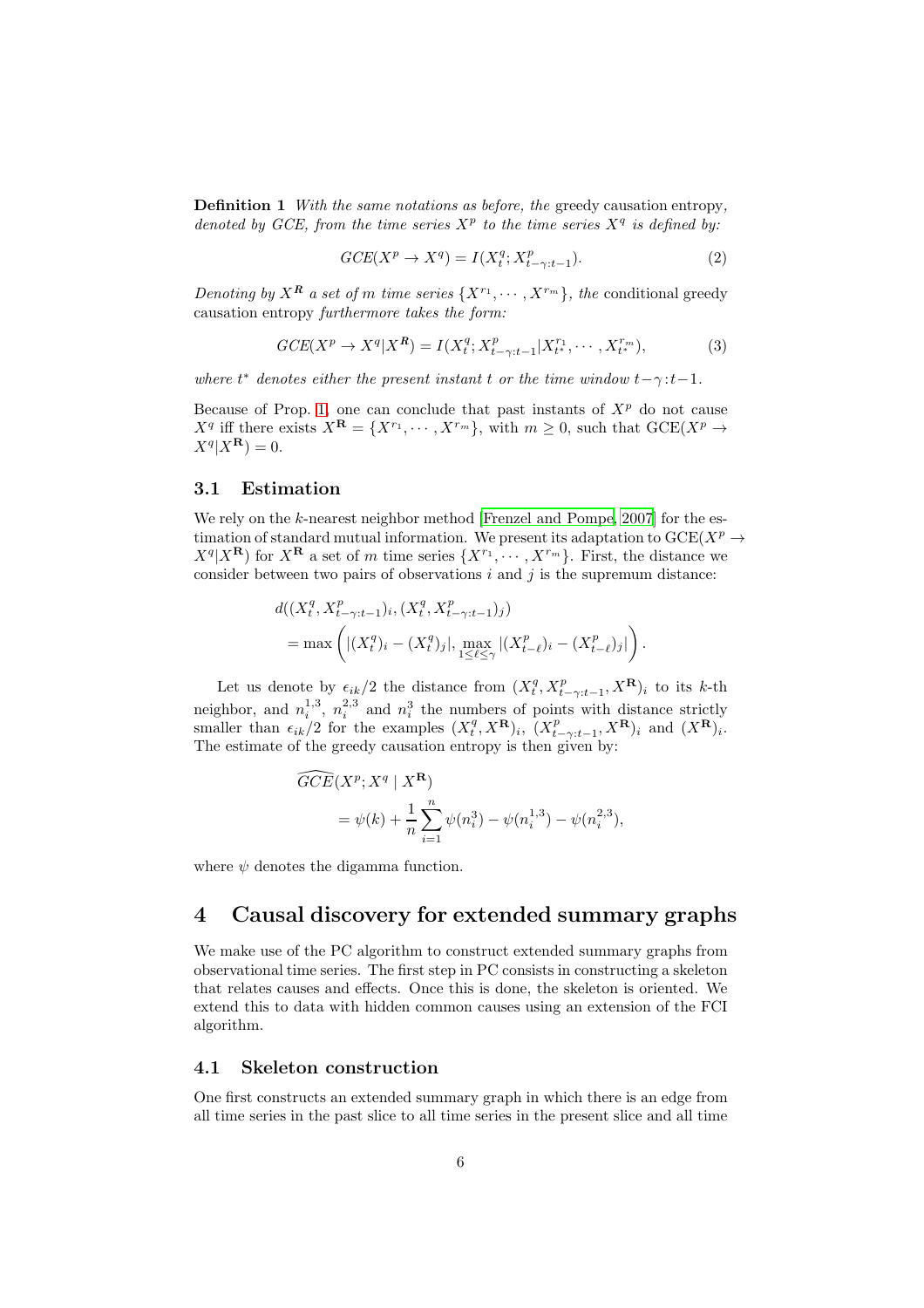series in the present slice are connected to one another (not oriented). Each edge between  $X^p$  in the past slice to  $X^q$  in the present slice is then removed if  $GCE(X^p \to X^q) = 0$ . The same is done for the edges in the present slice using the usual mutual information. One then checks, for the remaining edges, whether the two time series are conditionally independent (the edge is removed) or not (the edge is kept). Starting from a single time series connected to  $X^p$ or  $X<sup>q</sup>$ , the set of conditioning time series is gradually increased till either the edge between  $X^p$  and  $X^q$  is removed or all time series connected to  $X^p$  and  $X<sup>q</sup>$  have been considered, in both directions. The conditional version of GCE is used for edges between the past and present slices, whereas the conditional mutual information is used for edges in the present slice. In this procedure, we use the same strategy as the one used in PC-stable [\[Colombo and Maathuis,](#page-13-11) [2014\]](#page-13-11) which consists in sorting time series according to their GCE or mutual information scores and, when an independence is detected, in removing all other occurrences of the time series. This leads to an order-independent procedure.

#### 4.2 Orientation under causal sufficiency

We first assume that the set of observed time series is *causally sufficient* [\[Spirtes et al.](#page-14-3), [2000\]](#page-14-3), that is all common causes of all time series are observed.

As noted before, the orientation of the edges between the past and present slices is straightforward. It is based on the temporal priority principle which states that an effect cannot precede a cause. All these edges are thus oriented from the past to the present. We then try to orient as many edges as possible in the present slice by using standard PC rules which are applied recursively till no more edges can be oriented. The origin of causality and propagation of causality make use of both time series in the past and present slices as colliders can involve time series in the present and in the past slices. We give below the form the PC rules take in our case, where  $\text{Sepset}(p \leftrightarrow q)$  denotes the separation set of  $X^p$ and  $X^q$  according to the conditional mutual information and Sepset( $p \rightarrow q$ ) the separation set of  $X^p$  and  $X^q$  according to GCE:

#### PC-Rule 0 (Origin of causality)

- (i) In an unshielded triple  $X_t^p X_t^r X_t^q$ , if  $X_t^r \notin \text{Sepset}(p \leftrightarrow q)$ , then  $X_t^r$  is an unshielded collider:  $X_t^p \to X_t^r \leftarrow X_t^q$ .
- (ii) In an unshielded triple  $X_{t-}^q \to X_t^q X_t^p$ , if  $X_t^q \notin \mathbf{Sepset}(q \to p)$ , then  $X_t^q$  is an unshielded collider:  $X_{t-}^q \to X_t^q \leftarrow X_t^p$ .

**PC-Rule 1 (Propagation of causality)** In an unshielded triple  $X_t^p \to X_t^r$  $X_t^q$  (resp.  $X_{t-}^p \rightarrow X_t^r - X_t^q$ ), if  $X_t^r \in \text{Sepset}(p \leftrightarrow q)$  then orient the unshielded triple as  $X_t^p \to X_t^r \to X_t^q$  (resp.  $X_{t-}^p \to X_t^r \to X_t^q$ ).

**PC-Rule 2** If there exist a direct path from  $X_t^p$  to  $X_t^q$  and an edge between  $X_t^p$  and  $X_t^q$ , then orient  $X_t^p \to X_t^q$ .

**PC-Rule 3** Orient  $X_t^p - X_t^q$  as  $X_t^p \to X_t^q$  whenever there are two paths  $X_t^p$  –  $X_t^r \to X_t^q$  and  $X_t^p - X_t^s \to X_t^q$ .

As we are using here the standard PC rules, and under the faithfulness assumption [\[Spirtes et al., 2000\]](#page-14-3), we have the following theorem, the proof of which directly derives from results on PC [\[Spirtes et al.](#page-14-3), [2000\]](#page-14-3).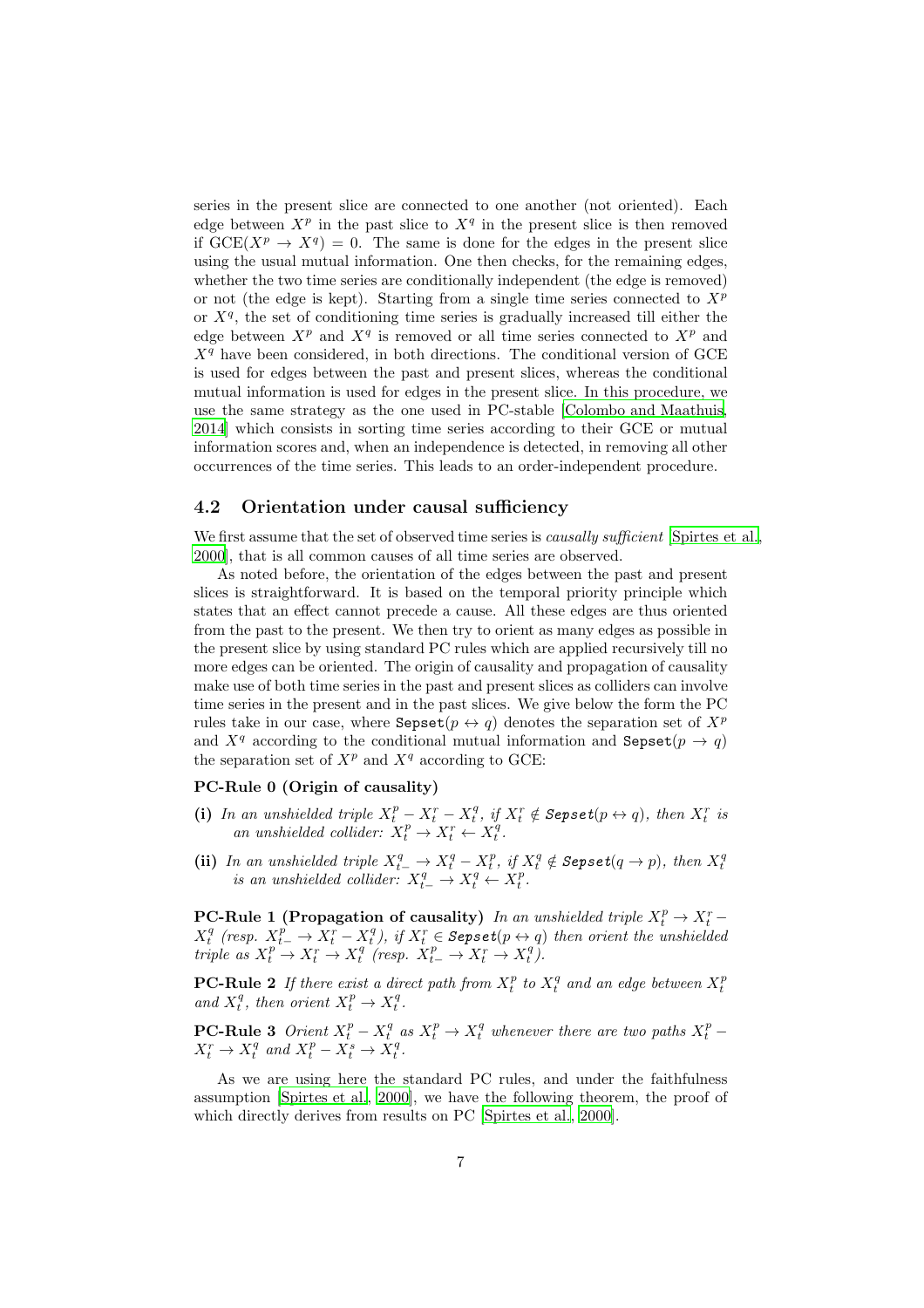Theorem 1 (Theorem 5.1 of [Spirtes et al. \[2000\]](#page-14-3)) Let the distribution of V be faithful to a DAG  $\mathcal{G} = (V, E)$ , and assume that we are given perfect conditional independence information about all pairs of variables  $(X^p, X^q)$  in V given subsets  $X^{\mathbf{R}} \subseteq V \setminus \{X^p, X^q\}$ . Then the skeleton constructed previously followed by the above orientation rules represents the CPDAG of of the extended summary causal graph G.

This theorem states that the construction procedure we have followed is correct and gives the completed partially directed acyclic graph (CPDAG) which corresponds to Markov equivalence class of the true causal graph [\[Andersson et al.,](#page-12-2) [1997,](#page-12-2) [Chickering](#page-13-12), [2002](#page-13-12)]. The overall process is referred to as PCGCE.

#### 4.3 Extension to hidden common causes

When there exist unobserved variables that cause two variables of interest  $(i.e.,$ hidden common causes), the PC algorithm is no longer appropriate and one needs to resort to the FCI algorithm introduced in [Spirtes et al. \[2000\]](#page-14-3) which infers a PAG (partial ancestral graph), which can contain up to six types of edges: undirected (−), single arrow (→ or ←), double arrow (←+) corresponding to a hidden common cause, undirected on one side and undetermined on the other ( $\sim$  or  $\sim$ ), directed on one side and undetermined on the other ( $\circ \rightarrow$ or  $\leftarrow \circ$ ), and undetermined on both sides (∘–∘). In what follows, a  $*$  is used to represent any of these types. We extend here the version of the algorithm presented in [Zhang \[2008](#page-15-0)] to time series and extended summary causal graphs.

<span id="page-7-0"></span>From the skeleton obtained in Section [4.1,](#page-5-1) unshielded colliders are detected using the following rule:

#### FCI-Rule 0 (Origin of causality)

- (i) In an unshielded triple  $X_t^p \leftarrow X_t^r \leftarrow X_t^q$ , if  $X_t^r \notin \text{Sepset}(p \leftrightarrow q)$ , then  $X_t^r$  is an unshielded collider:  $X_t^p \leftrightarrow X_t^r \leftarrow X_t^q$ .
- (ii) In an unshielded triple  $X_t^q \leftrightarrow X_t^q \circ \rightarrow X_t^p$ , if  $X_t^q \notin \text{Sepset}(q \rightarrow p)$ , then  $X_t^q$  is an unshielded collider:  $X_{t-}^q \leftrightarrow X_t^q \leftrightarrow X_t^p$ .

From this, we construct the Possible-Dsep sets, defined as follows:

**Definition 2** 1 The Possible-Dsep set of  $X_{t-}^p$  and  $X_t^q$  (resp.  $X_t^p$  and  $X_t^q$ ) is the **Definition**  $\mathbf{Z}^T$  if the 1 ossume-Dsep set of  $X_{t-}$  and  $X_t$  (resp.  $X_t$  and  $X_t$ ) is the set of time series  $X^R$  in past and present slices different from  $X_{t-}^p$  (resp.  $X_t^p$ ) and  $X_t^q$  and such that there is an undirected path U between  $X_{t-}^p$  (resp.  $X_t^p$ ) or  $X_t^q$  and any time series in  $X^R$  such that every vertex on U is an ancestor of  $X_{t-}^p$  (resp.  $X_t^p$ ) or  $X_t^q$  and, except for the endpoints, is a collider on U.

As elements of Possible-Dsep sets in a PAG play a role similar to the ones of parents in a DAG, additional edges are removed by conditioning on the elements of the Possible-Dsep sets, using the same strategy as the one given in Section [4.1.](#page-5-1) All edges are then unoriented and the FCI-Rule [0](#page-7-0) is again applied as some of the edges of the unshielded colliders originally detected may have been removed by the previous step. Then, as in FCI, we apply the rules 1, 2, 3 and 4 introduced in [Spirtes et al. \[2000](#page-14-3)], and the rules 8, 9 and 10 introduced in [Zhang \[2008\]](#page-15-0). We do not included Rules 5, 6 and 7 from [Zhang \[2008\]](#page-15-0) as these rules deal with selection bias, a phenomenon that is not present in the datasets we consider. Including these rules in our framework is nevertheless straightforward. The overall process, is referred to as FCIGCE.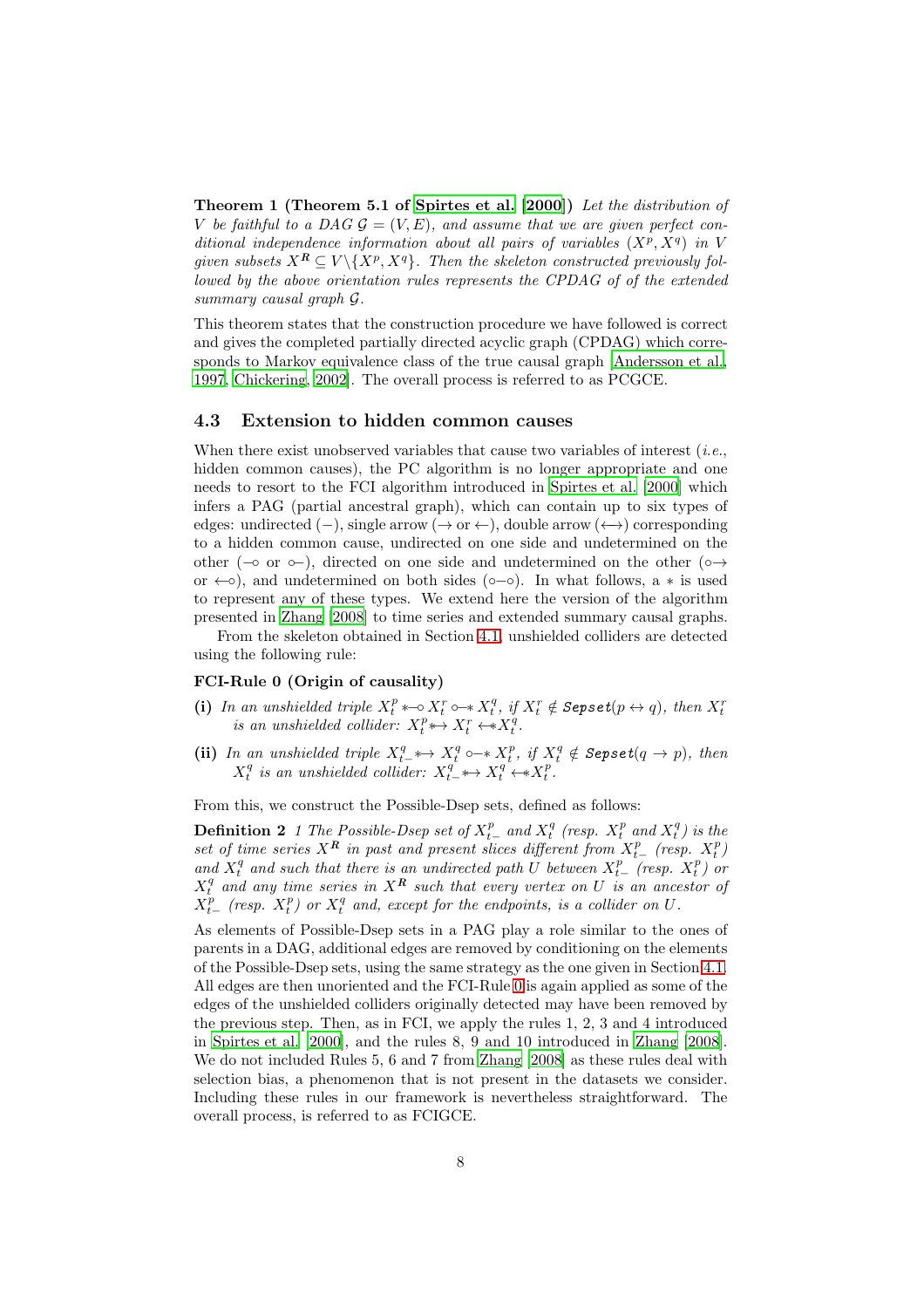### <span id="page-8-0"></span>5 Experiments

We propose first an extensive analysis on simulated data, generated from basic causal structures; then we perform an analysis on a real world dataset, namely FMRI (Functional Magnetic Resonance Imaging).

Data: The artificial datasets correspond to three different causally sufficient structures ( $4$ is<sub>t=0</sub>,  $4$ is<sub>t>0</sub>,  $4$ is<sub>t>0</sub>) presented in Table [2a](#page-9-0) and two non causally sufficient structures  $(7t2h_{t>0}, 7t2h_{t>0})$  presented in Table [2b.](#page-9-0) Causally sufficient structures comprise four observed times series whereas non causally sufficient structures contain seven observed time series and two hidden time series. The generating process of all datasets is the following: for all  $q$ , for all  $t > 0$ ,

$$
X_t^q = a_{t-1}^{qq} X_{t-1}^q + \sum_p a_{t-\gamma}^{pq} f(X_{t-\gamma}^p) + 0.1 \xi_t^q,
$$

where  $\gamma \ge 0$ ,  $a_t^{jq} \sim \mathcal{U}([-1; -0.1] \cup [0.1; 1])$  for all  $1 \le j \le d$ ,  $\xi_t^q \sim \mathcal{N}(0, 1)$  and  $f$ is a non linear function chosen at random in {absolute value, tanh, sine, cosine}. From this, we generate datasets with different characteristics to illustrate the behaviour of different causal discovery methods.

In  $4$ its<sub>t=0</sub>, all causal relations between different time series are instantaneous and all time series are caused by their own past  $(a_{t-1}^{qq} > 0$  and  $a_{t-\gamma}^{pq} = 0)$ . In  $4ts_{t>0}$  and  $7t2h_{t>0}$ , all causal relations have a lag  $\gamma > 0$  and none of the time series is caused by its own past  $(a_{t-1}^{qq} = 0 \text{ and } a_{t-\gamma}^{pq} > 0)$ . Finaly, in  $4ts_{t>0}$  and  $7t2h_{t>0}$ , all causal relations have a lag  $\gamma > 0$  and all time series are caused by their own past  $(a_{t-1}^{qq} > 0$  and  $a_{t-\gamma}^{pq} > 0$ ). For each structure and for each setting, we generate 10 different datasets over which the performance of each method is averaged.

<span id="page-8-2"></span>Table 1: Results for simulated data without hidden common causes. The mean and the standard deviation of the F1 score are reported and the best results are in bold.

|                       | Perf.                   | PCGCE           | $_{\rm oCSE}$ | PCMCI | VarLiNGAM Dynotears TCDF                                                                                                                                                                  |  | <b>MVGCL</b> |
|-----------------------|-------------------------|-----------------|---------------|-------|-------------------------------------------------------------------------------------------------------------------------------------------------------------------------------------------|--|--------------|
| $4ts_{t=0}$           | $\mathbf{F}^{p \neq q}$ | $0.62 \pm 0.17$ |               |       | $0.60 \pm 0.12$ $0.32 \pm 0.13$ $0.04 \pm 0.12$ $0.00 \pm 0.00$                                                                                                                           |  |              |
|                       | $\nabla p = q$          | $0.81 \pm 0.12$ | $\equiv$      |       | $0.87 \pm 0.12$ $0.92 \pm 0.07$ $0.37 \pm 0.21$ $0.18 \pm 0.24$                                                                                                                           |  |              |
| $4ts_{t>0}$           | $\nabla p \neq q$       |                 |               |       | $0.71 \pm 0.13$ $0.31 \pm 0.21$ $0.67 \pm 0.16$ $0.00 \pm 0.00$ $0.16 \pm 0.19$ $0.00 \pm 0.00$ $0.52 \pm 0.11$                                                                           |  |              |
| $4ts_{t>0}$ $F^{p=q}$ | $F^{p \neq q}$          |                 |               |       | <b>0.81</b> $\pm$ 0.18   0.78 $\pm$ 0.17   <b>0.81</b> $\pm$ 0.12   0.00 $\pm$ 0.00   0.16 $\pm$ 0.19   0.04 $\pm$ 0.12   0.53 $\pm$ 0.09                                                 |  |              |
|                       |                         |                 |               |       | $0.94 \pm 0.06$ $\begin{bmatrix} 0.82 \pm 0.11 & 0.97 \pm 0.05 \end{bmatrix}$ $\begin{bmatrix} 0.98 \pm 0.04 & 0.47 \pm 0.15 \end{bmatrix}$ $\begin{bmatrix} 0.35 \pm 0.27 \end{bmatrix}$ |  |              |

The real-world dataset is the benchmark FMRI (Functional Magnetic Resonance Imaging) dataset which contains BOLD (Blood-oxygen-level dependent) datasets for 28 different underlying brain networks<sup>[3](#page-8-1)</sup> [\[Smith et al., 2011](#page-14-10)]. BOLD FMRI measures the neural activity of different regions of interest in the brain based on the change of blood flow. There are 50 regions in total, each with its own associated time series. Since not all existing methods can handle 50 time series, datasets with more than 10 time series are excluded. Furthermore, as the reference causal relations in the FMRI benchmark can only be represented by a summary causal graph, we compare all methods based on the summary causal graph they infer (this graph is directly deduced from the window causal

<sup>3</sup>Original data: <https://www.fmrib.ox.ac.uk/datasets/netsim/index.html>

<span id="page-8-1"></span>Preprocessed version: <https://github.com/M-Nauta/TCDF/tree/master/data/fMRI>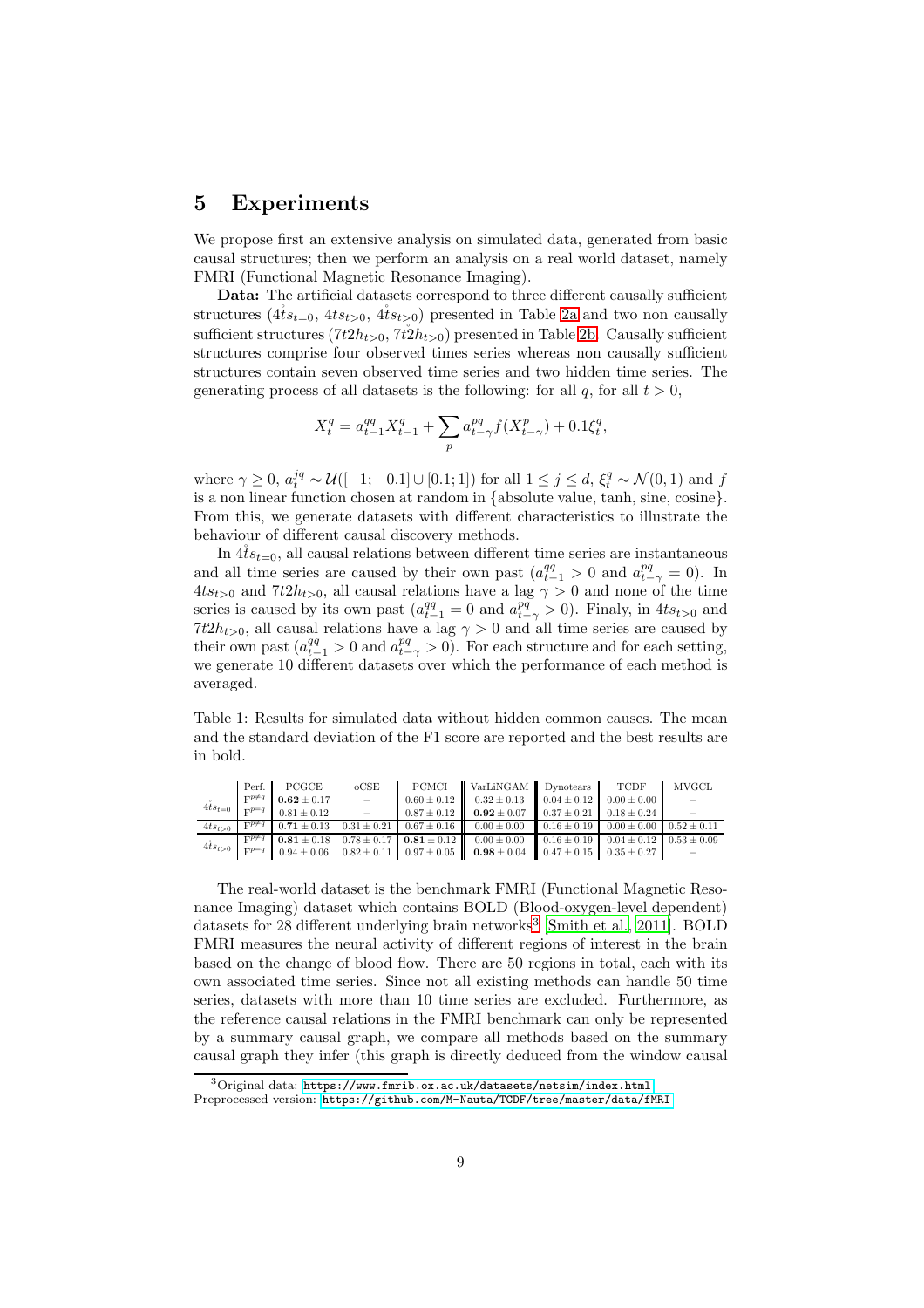<span id="page-9-0"></span>

(a) Structures corresponding to the artificial datasets without hidden common causes.  $A \rightarrow B$  means that A causes B.



(b) Structures corresponding to the artificial datasets with hidden common causes.  $A \rightarrow B$  means that A causes B and  $A \leftrightarrow B$  represents the existence of a hidden common cause between A and B.

Figure 2: Structures corresponding to the artificial datasets.

graph or the extended summary causal graph for methods inferring these types of graphs).

Methods: All the methods retained can either infer a window causal graph, from which one can deduce the corresponding extended summary causal graph, or a summary causal graph with no instantaneous relations so that the extended summary causal graph can also be deduced (this is the case for oCSE and MVGCL presented below).

Among constraint-based methods, in addition to the proposed PCGCE and FCIGCE, we retained the well-known PCMCI<sup>[4](#page-9-1)</sup> [\[Runge et al.](#page-14-1), [2019,](#page-14-1) [Runge, 2020\]](#page-14-2)

<span id="page-9-1"></span> $^4$ <https://github.com/jakobrunge/tigramite>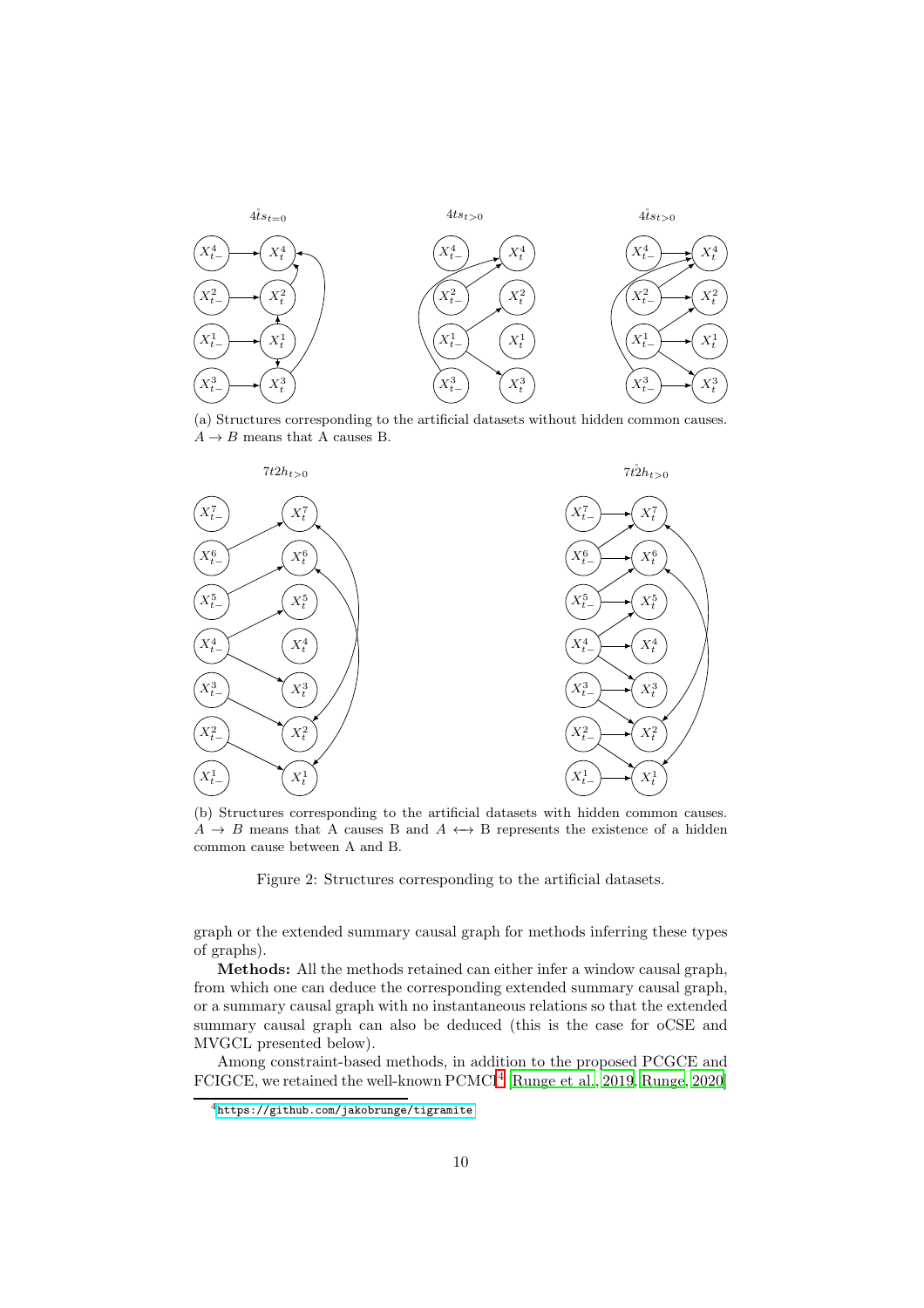which infers a window causal graph as well as oCSE [\[Sun et al.](#page-14-7), [2015\]](#page-14-7), relying on our implementation (see the code provided in the Supplementary Material), which infers a summary causal graph. For all those methods, the mutual information is estimated using the k-nearest neighbour method with  $k$  fixed to 10; a significance local permutation test [\[Runge](#page-14-11), [2018](#page-14-11)] with  $k_{perm} = 5$  is furthermore used to assess whether the mutual information values differ from 0 or not. For non causally sufficient structures, we retained, in addition to FCIGCE, the state-of-the-art tsFCI<sup>[5](#page-10-0)</sup> method [\[Entner and Hoyer, 2010\]](#page-13-1) on which we use tests of zero correlation or zero partial correlation. The significance level of the test used is set to 0.05 for methods on causally sufficient structures (PCGCE, PCMCI, oCSE) and to 0.1 for methods on non causally sufficient structures (FCIGCE, tsFCI).

Among noise-based approaches, we retained the well-known VarLiNGAM  $^6$  $^6$ method  $[Hyvärinen et al., 2010]$  $[Hyvärinen et al., 2010]$ , in which the regularization parameter in the adaptive Lasso is selected using the Bayesian Information Criterion (no statistical test is performed as we directly use the value of the statistics). From the Granger family, we retained the standard lasso-based multivariate Granger (GCMVL) [\[Arnold et al.](#page-12-3), [2007\]](#page-12-3), which we re-implemented, and the recently proposed TCDF[7](#page-10-2) [\[Nauta et al., 2019\]](#page-14-0) with a kernel of size 4, a dilation coefficient set to 4, one hidden layer, a learning rate of 0.01, and 5000 epochs. Lastly, we re-tained, from score-based approaches, the recently proposed Dynotears<sup>[8](#page-10-3)</sup> method [\[Pamfil et al.](#page-14-6), [2020\]](#page-14-6), the hyperparameters of which are set to their recommended values  $(\lambda_W = \lambda_A = 0.05$  and  $\alpha_W = \alpha_A = 0.01)$ .

For all the methods, we use  $\gamma = 5$ . A Python routine to use all the above methods is available in the Supplementary Materials .

Evaluation Measures: To assess the quality of causal inference, we use two different measures:

- $\mathbf{F}^{p \neq q}$ : the F1-score regarding causal relations between two different time series;
- $F^{p=q}$ : the F1-score regarding causal relations between a time series and itself.

<span id="page-10-4"></span>Table 2: Results for real data. The mean and the standard deviation of the F1 score are reported and the best results are in bold.

|  | Perf. PCGCE |  | oCSE PCMCI VarLiNGAM Dynotears TCDF                                                                                                                              |  | MVGCL |
|--|-------------|--|------------------------------------------------------------------------------------------------------------------------------------------------------------------|--|-------|
|  |             |  | FMRI $\begin{bmatrix} F^{p \neq q} & 0.31 \pm 0.2 & 0.16 \pm 0.19 & 0.22 \pm 0.18 & 0.49 \pm 0.28 & 0.34 \pm 0.13 & 0.06 \pm 0.12 & 0.35 \pm 0.08 \end{bmatrix}$ |  |       |

Results: Table [1](#page-8-2) summarizes the results of the different methods on causally sufficient simulated data. Overall, regarding causal relations between different time series (which are not linear due to the generation process retained), for all tested structures, PCGCE comes out on top. In particular, PCGCE has the highest  $F^{p \neq q}$  in the structures  $4 \ell s_{t=0}$  and  $4 \ell s_{t>0}$ , followed by PCMCI. In the structure  $\mathring{4}i_{s_{t>0}}$  both methods PCGCE and PCMCI obtain the same  $\mathbf{F}^{p\neq q}$ .

 $5$ <https://sites.google.com/site/dorisentner/publications/tsfci>

<span id="page-10-0"></span><sup>6</sup><https://github.com/cdt15/lingam>

<span id="page-10-1"></span><sup>7</sup><https://github.com/M-Nauta/TCDF>

<span id="page-10-3"></span><span id="page-10-2"></span><sup>8</sup><https://github.com/quantumblacklabs/causalnex>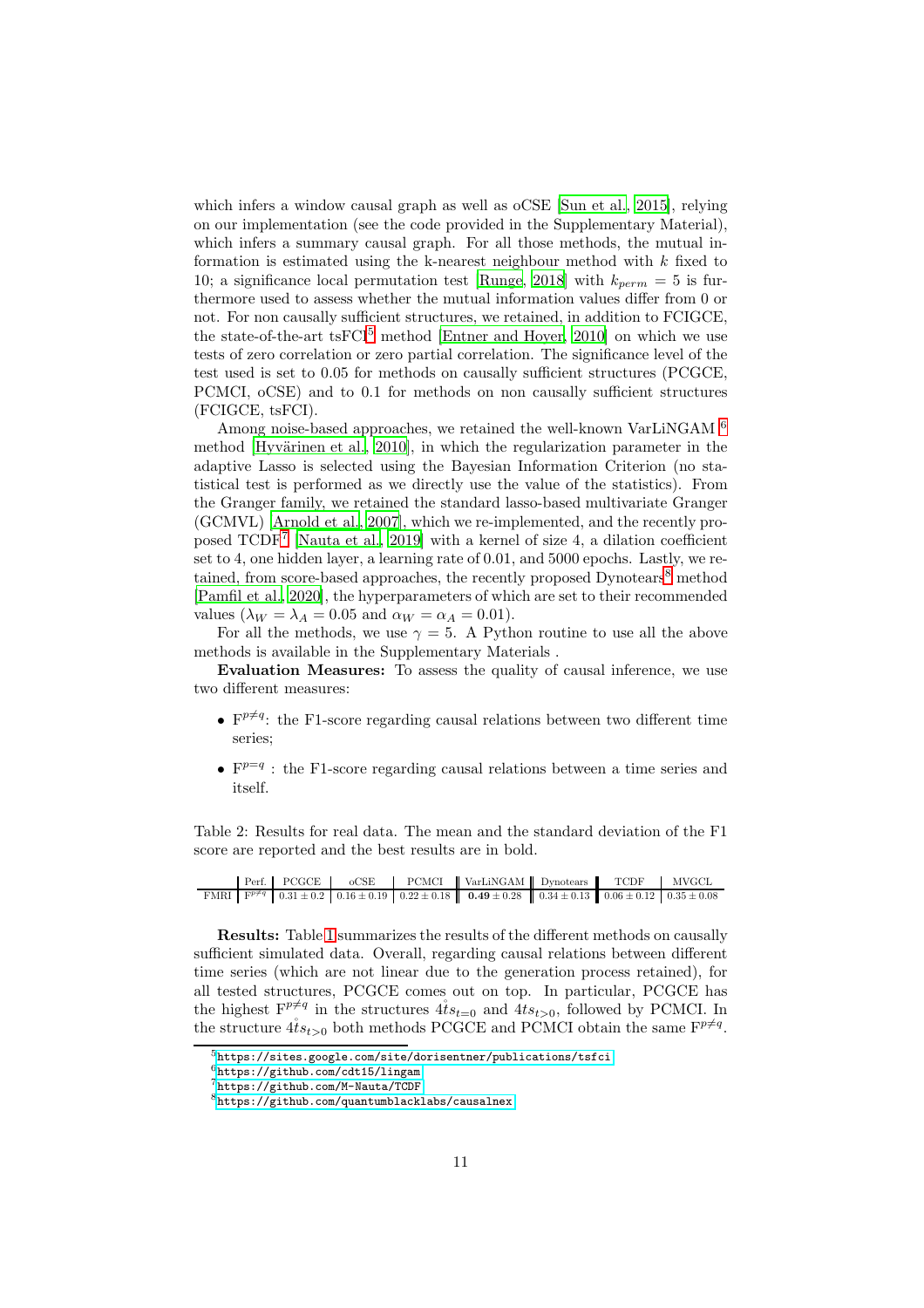oCSE is not evaluated on the structure  $4ts_{t=0}$  since it cannot deal with instantaneous relations. However, for other structures, oCSE yields a low  $\mathbf{F}^{p\neq q}$ compared to other constraint-based methods (PCGCE and PCMCI), especially for the structure  $4ts_{t>0}$ . For non constraint-based methods, MVGCL (which, as oCSE, cannot be evaluated on  $4ts_{t=0}$  comes out best. On the other hand, Dynotears, VarLiNGAM and TCDF have poor performance. The results obtained with Dynotears, VarLiNGAM and MVGCL are expected as these methods are designed for linear relations  $(i.e.,$  in our case, self causes); in addition, VarLiNGAM is not capable of handling Gaussian noise. Regarding  $F^{p=q}$ , VarLiNGAM performs best for all structures followed by PCMCI and then by PCGCE. The difference in the results of VarLiNGAM in  $\mathbf{F}^{p\neq q}$  and  $\mathbf{F}^{p=q}$  is simply due to the fact that we considered non linear relations between two different time series but linear relations when the causal relations are within the same time series.

Table [2](#page-10-4) summarizes the results obtained on the FMRI dataset using  $F^{p\neq q}$  as the reference summary causal graph on this dataset does not contain self causes. As for simulated data, among constraint-based methods, PCGCE performs best with a  $F^{p\neq q}$  significantly higher than the performance of PCMCI and oCSE. However, overall, for this dataset, non constraint-based methods, except TCDF, obtain better results. This suggests that the faithfulness assumption on which constraint-based methods rely, is not satisfied on this dataset.

<span id="page-11-0"></span>Table 3: Results for simulated data with hidden common causes. The mean and the standard deviation of the F1 score are reported and the best results are in bold.

|              | Perf. FCIGCE tsFCI |                                                                                                                                                                                                                                          | $\blacksquare$ TCDF |
|--------------|--------------------|------------------------------------------------------------------------------------------------------------------------------------------------------------------------------------------------------------------------------------------|---------------------|
| $7t2h_{t>0}$ |                    | $\begin{array}{ c c c c c c c c } \hline \text{F}^{p \neq q} & \textbf{0.57} \pm 0.1 & 0.52 \pm 0.1 & 0.02 \pm 0.1 \hline \end{array}$                                                                                                   |                     |
|              |                    | $7t^{\frac{5}{2}}h_{t>0}$ $\begin{bmatrix} F^{p\neq q} \\ F^{p=q} \end{bmatrix}$ $\begin{bmatrix} 0.33 \pm 0.1 & 0.36 \pm 0.1 \\ 0.83 \pm 0.1 & 0.99 \pm 0.1 \end{bmatrix}$ $\begin{bmatrix} 0.07 \pm 0.1 \\ 0.19 \pm 0.2 \end{bmatrix}$ |                     |
|              |                    |                                                                                                                                                                                                                                          |                     |

Lastly, we compare FCIGCE, tsFCI and TCDF on the two non causally sufficient structures described above in Table [3.](#page-11-0) For the first structure FCIGCE and tsFCI have the highest performance, FCIGCE being above tsFCI. For the second structure, tsFCI has the highest performance on both  $F^{p\neq q}$  and  $F^{p=q}$ , followed by FCIGCE. TCDF performs poorly on both structures. We conjecture here that FCIGCE suffers from the use of a complete window when computing GCE, which can lead to less stable experimental results when the dataset is complex.

Time complexity: PC-based causal discovery algorithms (with instantaneous causal relations) have the following complexity, in terms of the number of independence tests [\[Spirtes et al., 2000\]](#page-14-3), on window causal graphs:  $(d(\gamma +$  $(1)$ )<sup>2</sup> $(d(\gamma + 1) - 1)^{k-1}/(2(k-1)!)$ , where d represents the number of time series considered. Algorithms adapted to time series, as PCMCI [Runge](#page-14-2) [\[2020\]](#page-14-2), rely on the assumption of temporal priority and consistency throughout time to reduce the number of tests. Our proposed method benefits from a smaller number of tests compared to PC and PCMCI if  $\gamma_{\rm max} > 1$ . In the worst case, its complexity is:  $4d^2(2d-1)^{k-1}/(k-1)!$ . However, our method needs to perform additional independence tests compared to oCSE as oCSE does not consider instantaneous causal relations. Figure [3](#page-12-4) provides the computation computation of each constraint-based method on the causally sufficient structures. As one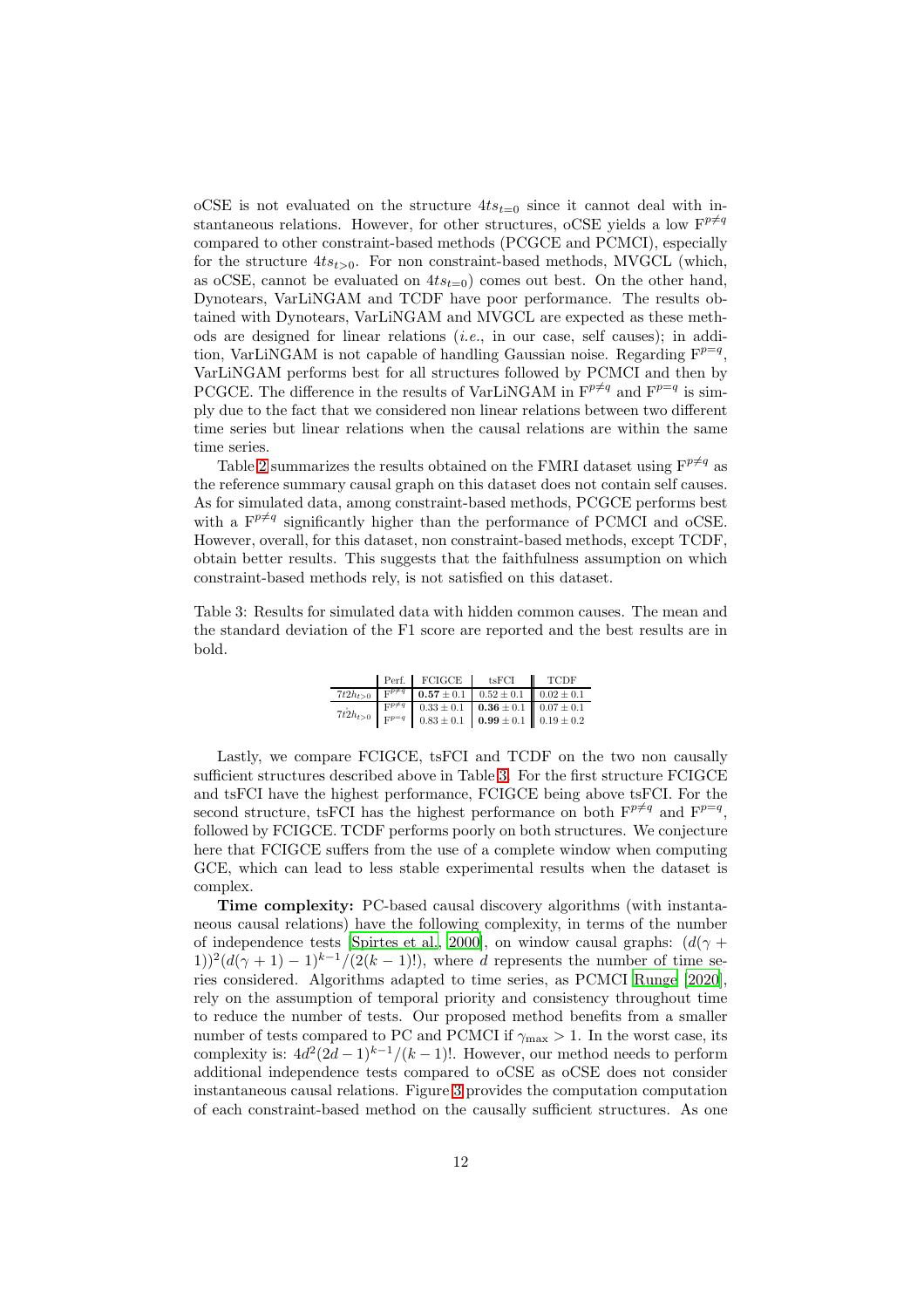<span id="page-12-4"></span>can note, PCGCE is slightly less efficient than oCSE and more efficient than PCMCI.



Figure 3: Time computation of constraint based algorithms on causally sufficient structures. oCSE is not computed on  $4ts_{t=0}$  as it does not consider instantaneous relations.

# <span id="page-12-0"></span>6 Conclusion

We have addressed in this study the problem of inferring an extended summary causal graph from observational time series using a constraint-based approach. We argue here that extended summary graphs are a privileged representation for causal graphs; they are more robust than window causal graphs as they do not depend on the sampling rate used to collect data, and are more complete than summary causal graphs as they do not conflate past and present instants of time series. To deal with extended summary graphs, we have first proposed a greedy causation entropy measure which generalizes causation entropy to lags greater than one and to instantaneous relations. This measure, together with standard mutual information for instantaneous relations, is used to assess whether two time series are causally related or not. We have then shown how to adapt standard PC-based and FCI-based algorithms for extended summary graphs in time series, for (non) causally sufficient structures. Experiments conducted on different benchmark datasets and involving previous state-of-the-art proposals showed that the methods we have introduced provides a good trade-off between efficiency and effectiveness compared to other constraint-based methods.

#### References

- <span id="page-12-1"></span>David J. Albers and George Hripcsak. Estimation of time-delayed mutual information and bias for irregularly and sparsely sampled time-series. Chaos, Solitons & Fractals,  $45(6):853 - 860$ , 2012.
- <span id="page-12-2"></span>Steen A. Andersson, David Madigan, and Michael D. Perlman. A characterization of markov equivalence classes for acyclic digraphs. Ann. Statist.,  $25(2)$ : 505–541, 04 1997.
- <span id="page-12-3"></span>Andrew Arnold, Yan Liu, and Naoki Abe. Temporal causal modeling with graphical granger methods. In Proceedings of the 13th ACM SIGKDD International Conference on Knowledge Discovery and Data Mining, KDD '07,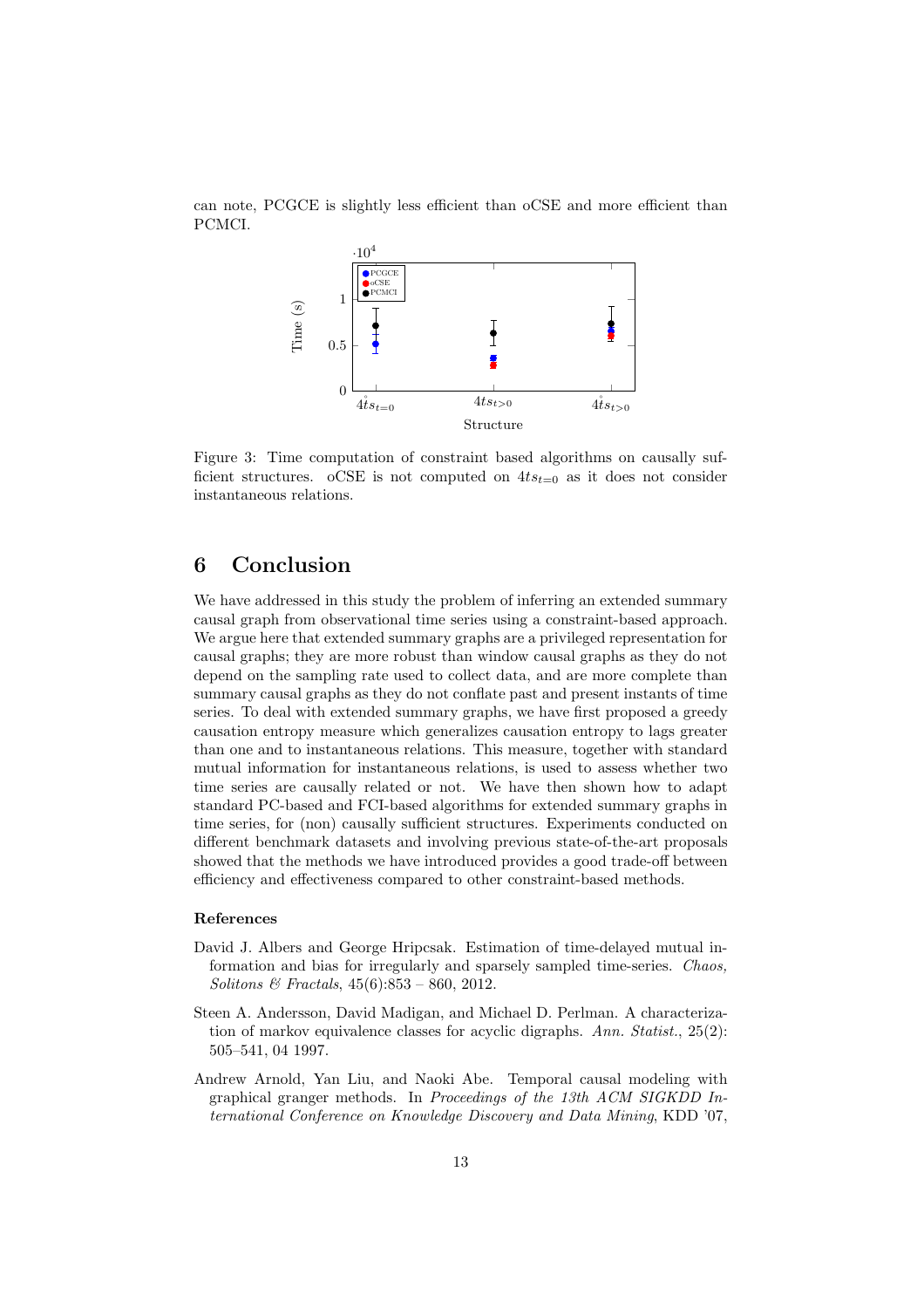page 66–75, New York, NY, USA, 2007. Association for Computing Machinery. ISBN 9781595936097. doi: 10.1145/1281192.1281203.

- <span id="page-13-0"></span>Charles K. Assaad, Emilie Devijver, and Eric Gaussier. Survey and evaluation of causal discovery methods for time series. Journal of Artificial Intelligence Research, 73:767–819, feb 2022.
- <span id="page-13-12"></span>David Maxwell Chickering. Learning equivalence classes of bayesian-network structures. Journal of Machine Learning Research, 2:445–498, 2002. ISSN 1532-4435. doi: 10.1162/153244302760200696.
- <span id="page-13-11"></span>Diego Colombo and Marloes H. Maathuis. Order-independent constraint-based causal structure learning. Journal of Machine Learning Research, 15(116): 3921–3962, 2014.
- <span id="page-13-1"></span>Doris Entner and Patrik Hoyer. On causal discovery from time series data using fci. Proceedings of the 5th European Workshop on Probabilistic Graphical Models, PGM 2010, 2010.
- <span id="page-13-9"></span>Stefan Frenzel and Bernd Pompe. Partial mutual information for coupling analysis of multivariate time series. Physical review letters, 99:204101, 2007.
- <span id="page-13-8"></span>Andreas Galka, Tohru Ozaki, Jorge Bosch Bayard, and Okito Yamashita. Whitening as a tool for estimating mutual information in spatiotemporal data sets. Journal of Statistical Physics, 124(5):1275–1315, 2006.
- <span id="page-13-7"></span>Andreas Gerhardus and Jakob Runge. High-recall causal discovery for autocorrelated time series with latent confounders. In H. Larochelle, M. Ranzato, R. Hadsell, M. F. Balcan, and H. Lin, editors, Advances in Neural Information Processing Systems, volume 33, pages 12615–12625. Curran Associates, Inc., 2020.
- <span id="page-13-3"></span>Clive Granger. Investigating causal relations by econometric models and crossspectral methods. Econometrica, 37(3):424–38, 1969.
- <span id="page-13-4"></span>Clive W. J. Granger. Time series analysis, cointegration, and applications. The American Economic Review, 94(3):421–425, 2004. ISSN 00028282.
- <span id="page-13-5"></span>Aapo Hyvärinen, Shohei Shimizu, and Patrik O. Hoyer. Causal modelling combining instantaneous and lagged effects: An identifiable model based on nongaussianity. In Proceedings of the 25th International Conference on Machine Learning, ICML '08, pages 424–431, New York, NY, USA, 2008. ACM. ISBN 978-1-60558-205-4.
- <span id="page-13-2"></span>Aapo Hyvärinen, Kun Zhang, Shohei Shimizu, and Patrik O. Hover. Estimation of a structural vector autoregression model using non-gaussianity. J. Mach. Learn. Res., 11:1709–1731, 2010. ISSN 1532-4435.
- <span id="page-13-6"></span>Marcus Kaiser and Maksim Sipos. Unsuitability of notears for causal graph discovery, 2021.
- <span id="page-13-10"></span>Alexander Kraskov, Harald Stögbauer, and Peter Grassberger. Estimating mutual information. Physical review. E, Statistical, nonlinear, and soft matter physics, 69 6 Pt 2:066138, 2004.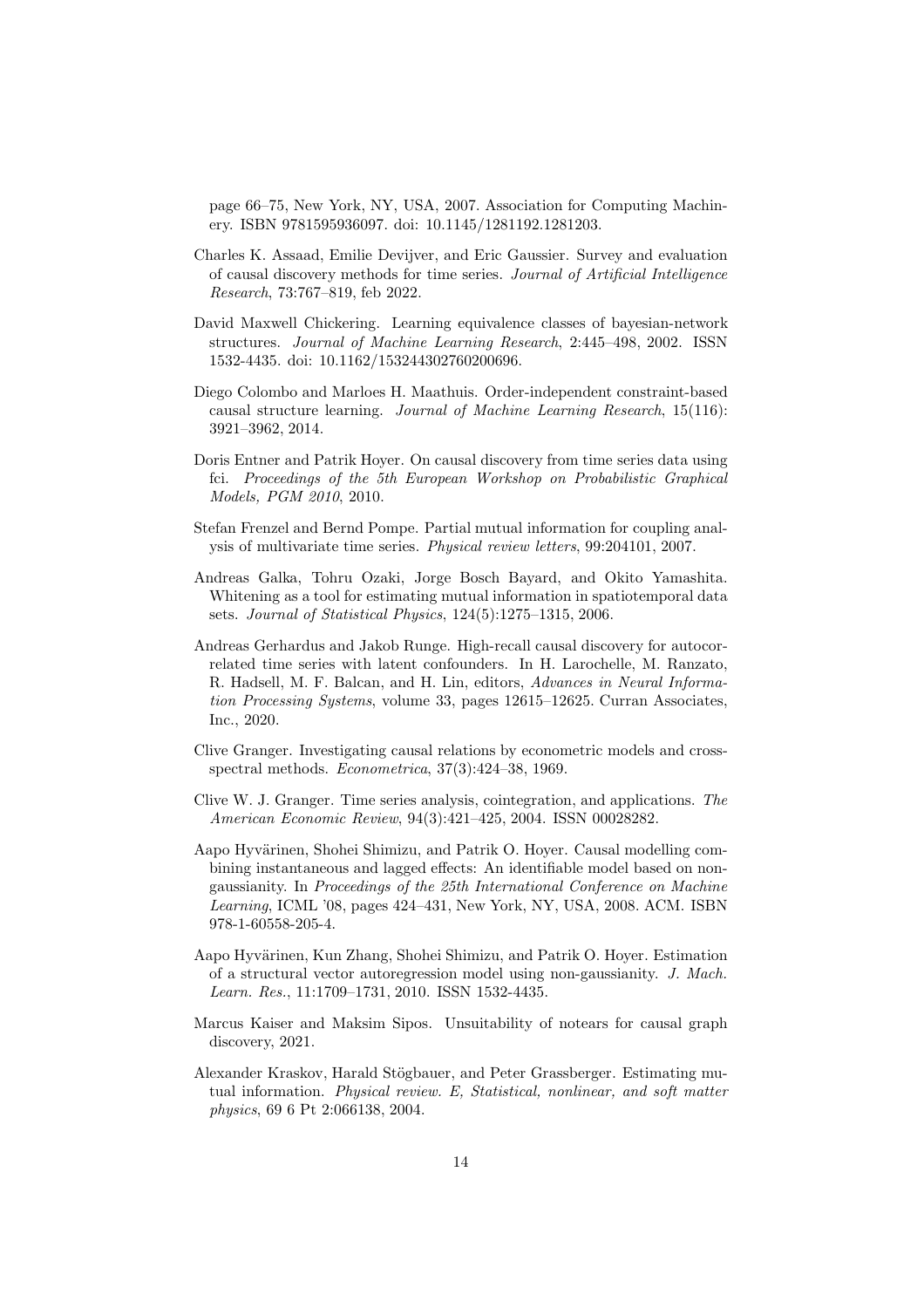- <span id="page-14-5"></span>Daniel Malinsky and David Danks. Causal discovery algorithms: A practical guide. Philosophy Compass, 13(1), 2018.
- <span id="page-14-8"></span>Daniel Malinsky and Peter Spirtes. Causal structure learning from multivariate time series in settings with unmeasured confounding. In Proceedings of 2018 ACM SIGKDD Workshop on Causal Disocvery, volume 92 of Proceedings of Machine Learning Research, pages 23–47, London, UK, 2018. PMLR.
- <span id="page-14-0"></span>Meike Nauta, Doina Bucur, and Christin Seifert. Causal discovery with attention-based convolutional neural networks. Machine Learning and Knowledge Extraction, 1(1):312–340, 1 2019. ISSN 2504-4990.
- <span id="page-14-6"></span>Roxana Pamfil, Nisara Sriwattanaworachai, Shaan Desai, Philip Pilgerstorfer, Konstantinos Georgatzis, Paul Beaumont, and Bryon Aragam. Dynotears: Structure learning from time-series data. In Silvia Chiappa and Roberto Calandra, editors, Proceedings of the Twenty Third International Conference on Artificial Intelligence and Statistics, volume 108 of Proceedings of Machine Learning Research, pages 1595–1605. PMLR, 26–28 Aug 2020.
- <span id="page-14-4"></span>Jonas Peters, Dominik Janzing, and Bernhard Schölkopf. Causal inference on time series using restricted structural equation models. In Advances in Neural Information Processing Systems 26, pages 154–162, 2013.
- <span id="page-14-11"></span>Jakob Runge. Conditional independence testing based on a nearest-neighbor estimator of conditional mutual information. In Amos Storkey and Fernando Perez-Cruz, editors, Proceedings of the Twenty-First International Conference on Artificial Intelligence and Statistics, volume 84 of Proceedings of Machine Learning Research, pages 938–947, Playa Blanca, Lanzarote, Canary Islands, 09–11 Apr 2018. PMLR.
- <span id="page-14-2"></span>Jakob Runge. Discovering contemporaneous and lagged causal relations in autocorrelated nonlinear time series datasets. In Jonas Peters and David Sontag, editors, Proceedings of the 36th Conference on Uncertainty in Artificial Intelligence (UAI), volume 124 of Proceedings of Machine Learning Research, pages 1388–1397. PMLR, 03–06 Aug 2020.
- <span id="page-14-1"></span>Jakob Runge, Peer Nowack, Marlene Kretschmer, Seth Flaxman, and Dino Sejdinovic. Detecting and quantifying causal associations in large nonlinear time series datasets. Science Advances, 5(11), 2019.
- <span id="page-14-9"></span>Thomas Schreiber. Measuring information transfer. Physical review letters, 85: 461–4, 2000.
- <span id="page-14-10"></span>Stephen M. Smith, Karla L. Miller, Gholamreza Salimi Khorshidi, Matthew A. Webster, Christian F. Beckmann, Thomas E. Nichols, Joseph Ramsey, and Mark W. Woolrich. Network modelling methods for fmri. NeuroImage, 54: 875–891, 2011.
- <span id="page-14-3"></span>Peter Spirtes, Clark Glymour, and Richard Scheines. Causation, Prediction, and Search. MIT press, 2nd edition, 2000.
- <span id="page-14-7"></span>Jie. Sun, Dane. Taylor, and Erik M. Bollt. Causal network inference by optimal causation entropy. SIAM Journal on Applied Dynamical Systems, 14(1):73– 106, 2015.